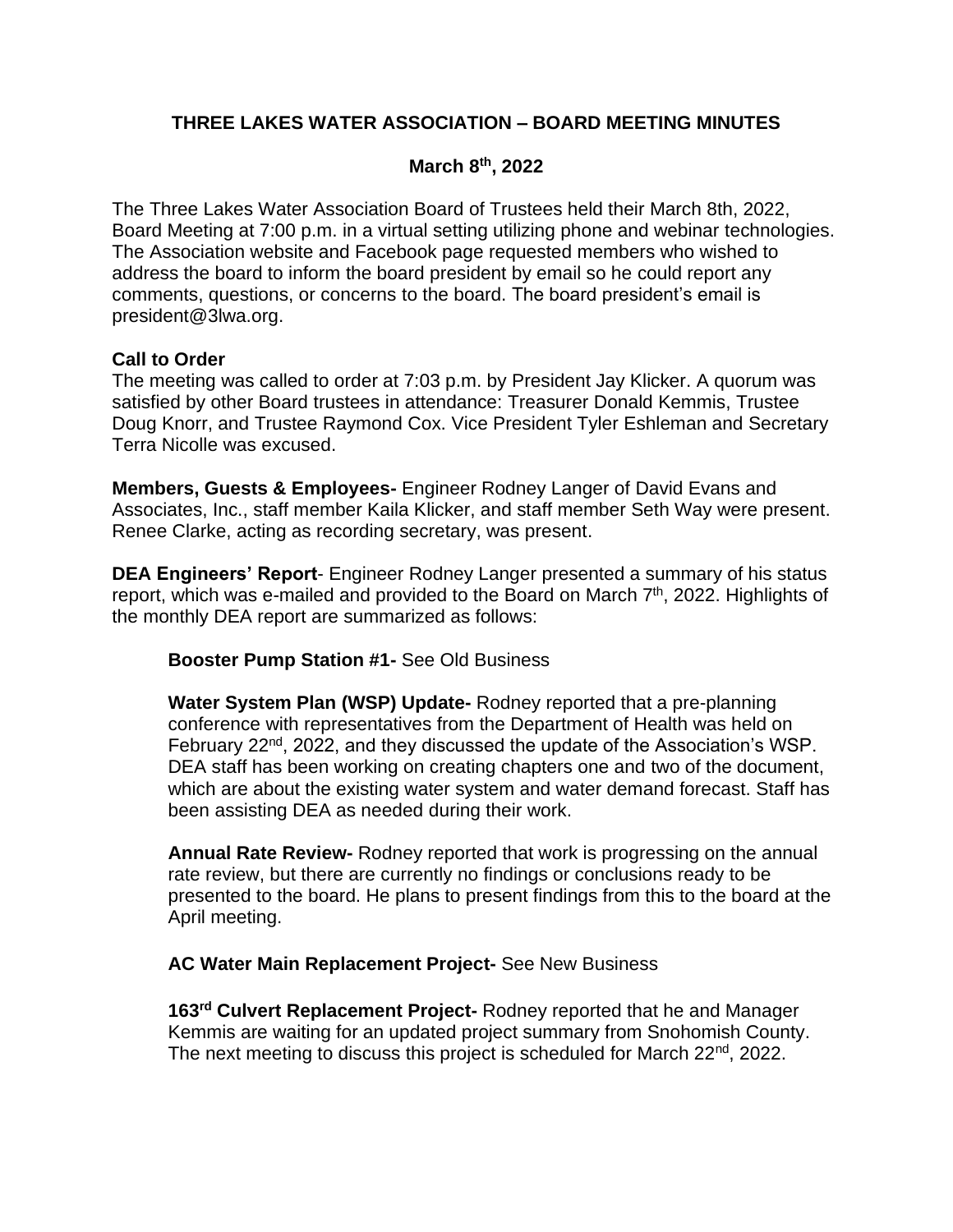# **Manager & Cross Connection Report**

Assistant Manager Kaila Klicker presented a summary of the manager report, which was e-mailed and provided to the Board on March  $4<sup>th</sup>$ , 2022. Highlights of the monthly manager report are summarized as follows: An interim meter read was performed by staff to confirm that non-revenue water decreased after some leaks were repaired in the system. A main break occurred on February 10<sup>th</sup>, 2022, near the Association's Booster Pump Station #1 and was repaired that day with the assistance of contractor D&G Backhoe, Inc. The City of Everett continues to inform staff during scheduled work to replace valves at their filtration plant. Staff is monitoring water usage during this scheduled work as requested by the city. A new soft starter and necessary electrical components were installed on Pump Three at the Association's Booster Pump Station #2 on March 2<sup>nd</sup>, 2022. Pump Three appears to now be fully operational. The Association completed it's required annual backflow assembly testing on February  $14<sup>th</sup>$ , 2022. Testing reports were emailed to the City of Everett. A new heater for the Association's Booster Pump Station #2 was ordered and will be installed once received by staff. The process to upgrade the Association's handheld meter reading device was started by staff by first upgrading the billing software on March  $2<sup>nd</sup>$ , 2022. A test file was sent to the handheld device company to confirm capability for the upgrade. Staff received communication from the Department of Health requesting to schedule a sanitary survey. In preparation for this survey, staff is reviewing manuals and documentation to ensure they're up to date. The Water Facilities Inventory was updated and sent to DOH on February 24<sup>th</sup>, 2022. Staff has begun preparing the annual newsletter to be mailed with the April billing. The Water Use Efficiency (WUE) report was submitted to DOH on March 4<sup>th</sup>, 2022. The annual non-revenue water for 2021 was 18.1 percent and three-year average 14.1 percent. After completing the WUE staff will be working to create the annual Consumer Confidence Report, which will be posted to the Association's website for members to review. The Association's property taxes were paid and mailed on time for the current year. All staff attended a free system resiliency planning class on March 1st, 2022. Each staff member earned 0.3 CEU's (Continuing Education Units) for the training, which are part of the requirement set by DOH to keep staff members certified.

# **Approval of February 8 th Board Meeting Minutes**

*Motion made by Trustee Doug Knorr to approve February's Minutes, seconded by Treasurer Donald Kemmis. The motion passes.*

# **Officers Reports**

**Treasurer Report and Pay Bills-** Staff member Renee Clarke presented a summary of the treasurer report. The financial report was prepared and distributed to the Board summarizing the financial position through March 8<sup>th</sup>, 2022 (attached). Total funds on hand are \$1,250,737.98. One transfer was made for \$80,000.00 to cover the bills from the KeyBank account. Reports were provided for the past month's expenses, prepaid invoices, and payroll summary. Checks were presented to be signed once authorized by the board.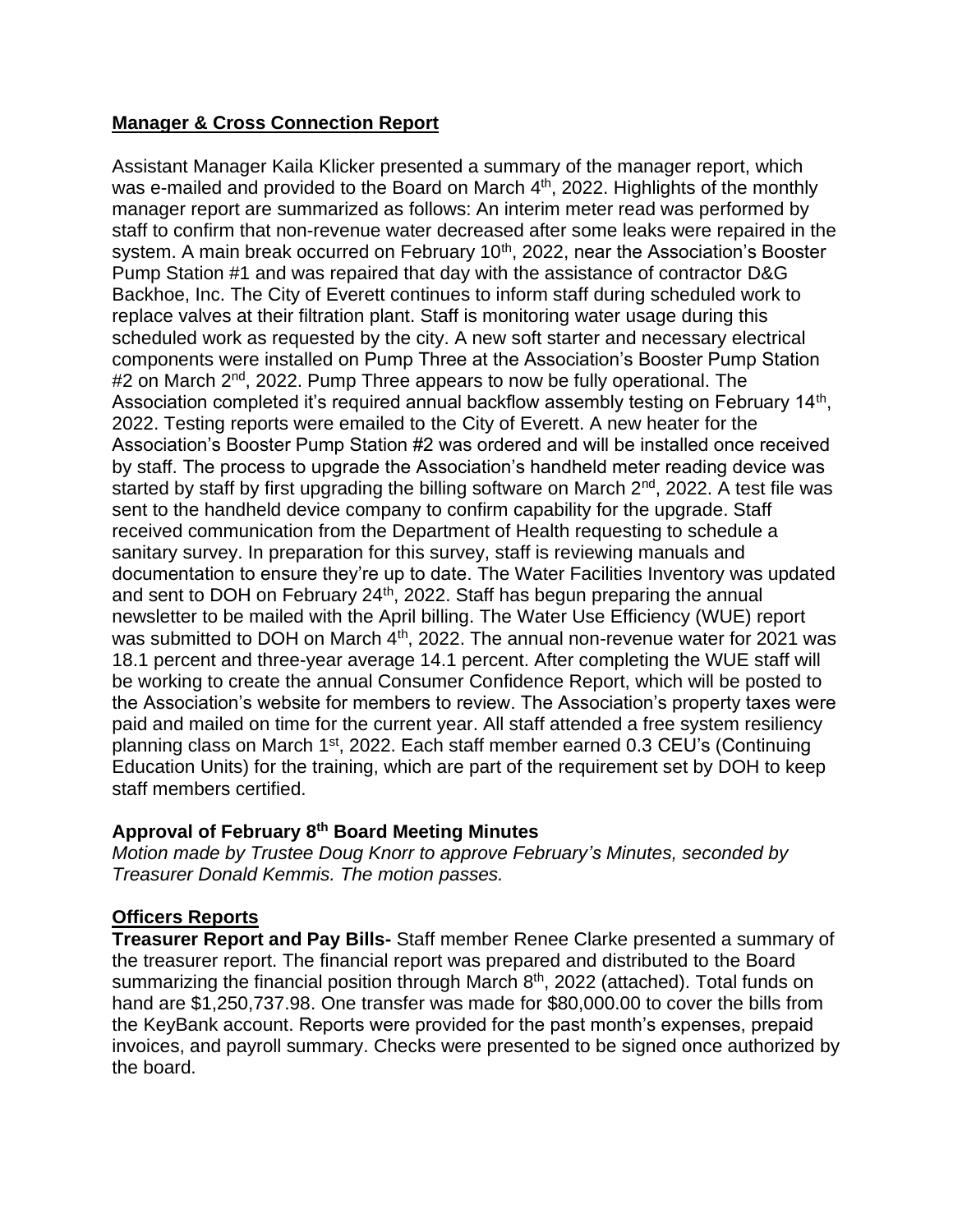Current Financial Info General Funds- \$394,042.44 Capital- \$759,964.63 Reserve- \$96,730.91 Total Expenses- \$58,365.86

Funds were transferred to the Standpipe, Pump House, and Mero restricted accounts.

*Motion made by Trustee Doug Knorr to approve payment of the bills as presented, seconded by Trustee Raymond Cox. The motion passes.*

**President-** President Klicker reported that he signed share certificates and had two meetings with Manager Kemmis to discuss the Verizon Cell Lease Modification Project.

**Vice President-** Not present.

**Secretary-** Not present.

### **Old Business**

**Verizon Cell Lease Modification–** Staff reported that an email was sent to the board on February 14<sup>th</sup>, 2022, with documentation received from Tilson Technology Management. Manager Kemmis has reviewed the revised construction plans and provided input back to Tilson on February 16<sup>th</sup>, 2022. President Klicker was apprised that Verizon is interested in the Association's response related to their proposed lease amendment document. Manager Kemmis recommended that the committee formed for this project schedule a meeting to discuss the information that has been received by staff and any response that the Association would like to provide back to Tilson. A committee meeting was scheduled for March 15<sup>th</sup>, 2022. Staff plans to send all relevant documentation and communication to committee members so they can review everything prior to next week's meeting. The committee agreed that Rodney should review the documentation prior to next week's meeting so he can become informed to answer any committee questions.

**Booster Pump Station #1-** Rodney reported that plans and specifications have been submitted to staff for review. Staff plans to proceed with planned station improvements prior to generator purchase and installation. Manager Kemmis and Rodney are currently considering the potential need for a variable frequency drive or pump control valve to mitigate high pressure upon pump startup. They are waiting on pricing information, which should be available soon, to make a recommendation to the board on which option would be better and cost efficient for the Association. Rodney told the board that he believes the drive would cost an incremental amount of up to \$25,000.00. Rodney suggested that the board